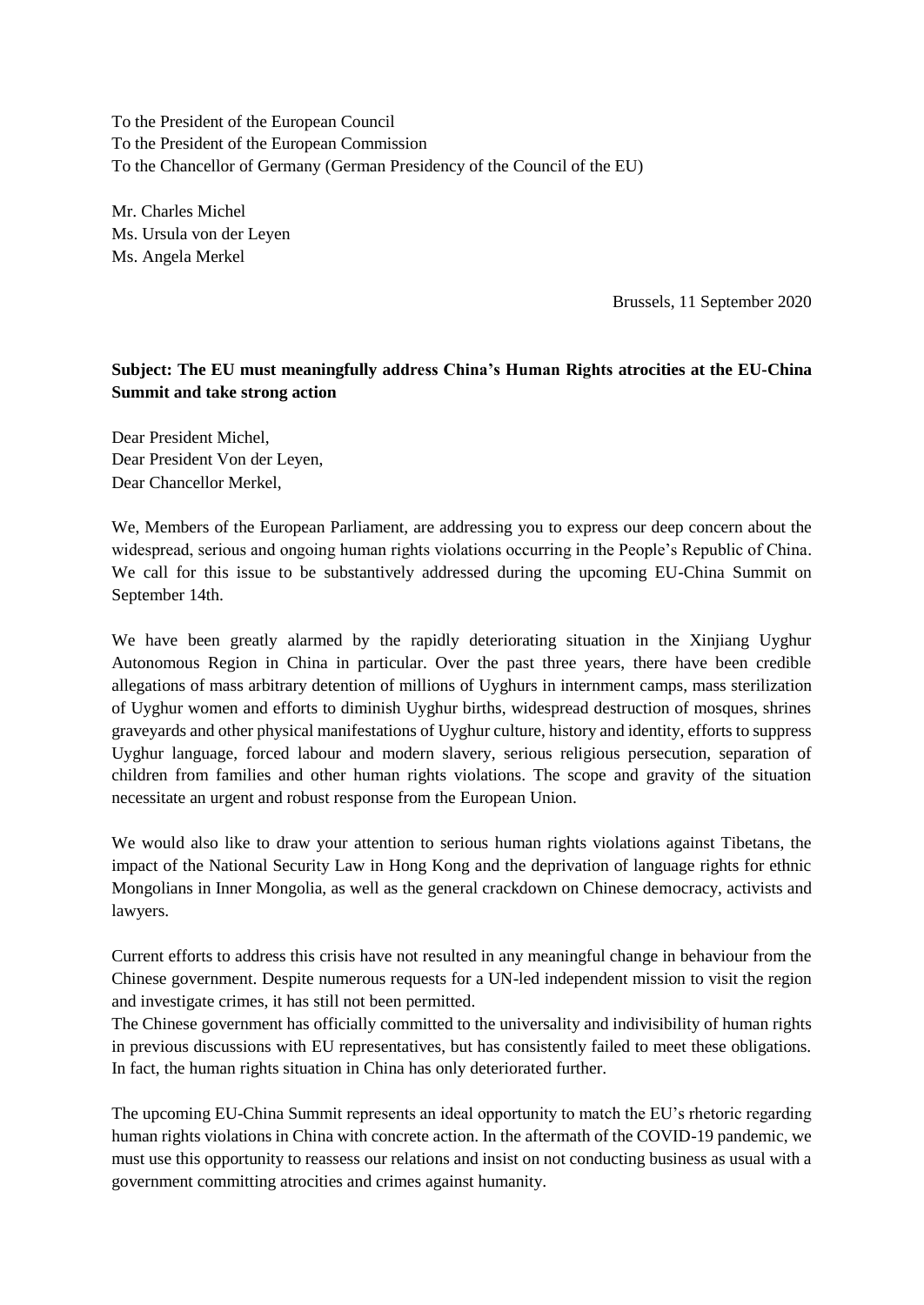Oral pressures and mere diplomatic discussions will not prove sufficient. As stated in successive European Parliament's resolutions in March 2019 and more recently in June 2020, we reiterate our call for targeted sanctions and assets freezes against Chinese officials responsible for policies violating human rights

Now is the time to take brave and principled decisions and to stand up for the values we hold dear. We call on EU leaders to ensure that there will be consequences if the Chinese government continues to flaunt its human rights obligations. We call for the EU to put human rights at the top of the agenda at the EU-China Summit and in future discussions.

We further urge you to ensure that discussions on the EU-China Investment Agreement to be fully conditional on China respecting its human rights obligations and immediately ceasing its ongoing atrocities.

Yours sincerely,

- 1. Raphaël Glucksmann, S&D
- 2. Reinhard Bütikofer, Greens/EFA
- 3. Engin Eroglu, Renew Europe
- 4. Miriam Lexmann, EPP
- 5. David Lega, EPP
- 6. Mounir Satouri, Greens
- 7. Marc Angel, S&D
- 8. Dragos Tudorache, Renew
- 9. Karin Karlsbro, Renew
- 10. Ilana Cicurel, Renew
- 11. Maria Arena, S&D
- 12. Peter Van Dalen, EPP
- 13. Claude Gruffat, Greens
- 14. Eric Andrieu, S&D
- 15. Michaela Sojdrova, EPP
- 16. Ivan Stefanec, EPP
- 17. Nathalie Loiseau, Renew
- 18. Leopoldo Lopez-Gil, EPP
- 19. Dorien Rookmaker, NI
- 20. Andrius Kubilius, EPP
- 21. Moritz Körner, Renew
- 22. Klara Dobrev, S&D
- 23. Fredrick Federley, Renew
- 24. Abir Al-Sahlani, Renew
- 25. Evelyne Gebhardt, S&D
- 26. Tineke Strik, Greens
- 27. Hannah Neumann, Greens
- 28. Anna Cavazzini, Greens
- 29. Anna Donath, Renew
- 30. François Alfonsi, Greens
- 31. Benoit Biteau, Greens
- 32. Damien Careme, Greens
- 33. Yannick Jadot, Greens
- 34. Karima Delli, Greens
- 35. Michèle Rivasi, Greens
- 36. Caroline Roose, Greens